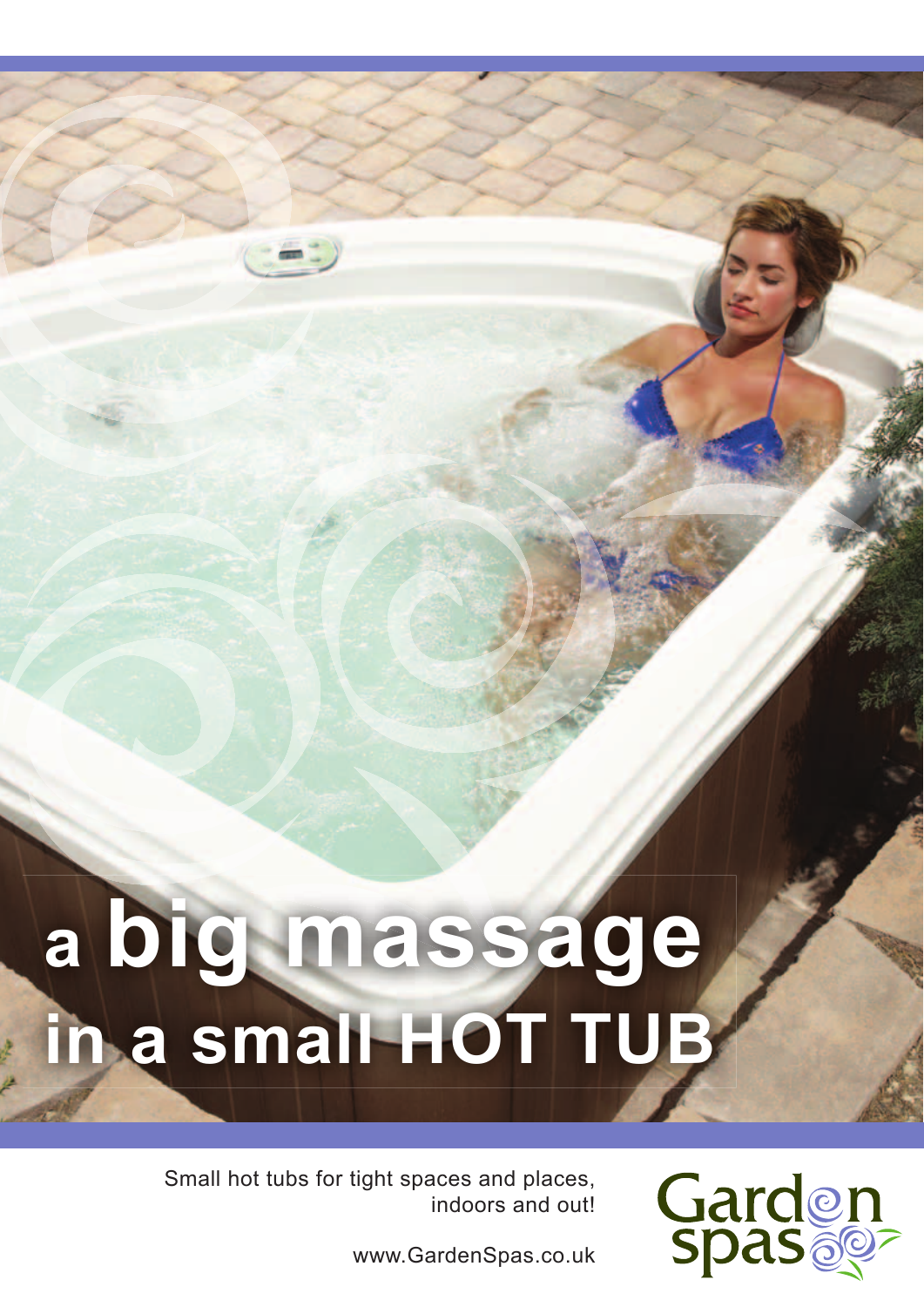



|                       | <b>Azalea</b>    | <b>Camellia</b>  | <b>Hibiscus</b>  |
|-----------------------|------------------|------------------|------------------|
| <b>Spa Size</b>       | 193 x 117 x 81cm | 178 x 178 x 76cm | 193 x 147 x 76cm |
| <b>Seating</b>        |                  |                  |                  |
| <b>Number of Jets</b> | 21               | 21               | 21               |
| <b>Volume</b>         | 568 ltr          | 852 ltr          | 719 ltr          |
| Dry / Filled Weight   | 180 kg / 748 kg  | 197 kg / 1050 kg | 216 kg / 936 kg  |
| Pump                  | 2.0 HP / 2 SP    | 2.0 HP / 2 SP    | 2.0 HP / 2 SP    |
| Power Req.            | 230 V / 13-20 A  | 230 V / 13-20 A  | 230 V / 13-20 A  |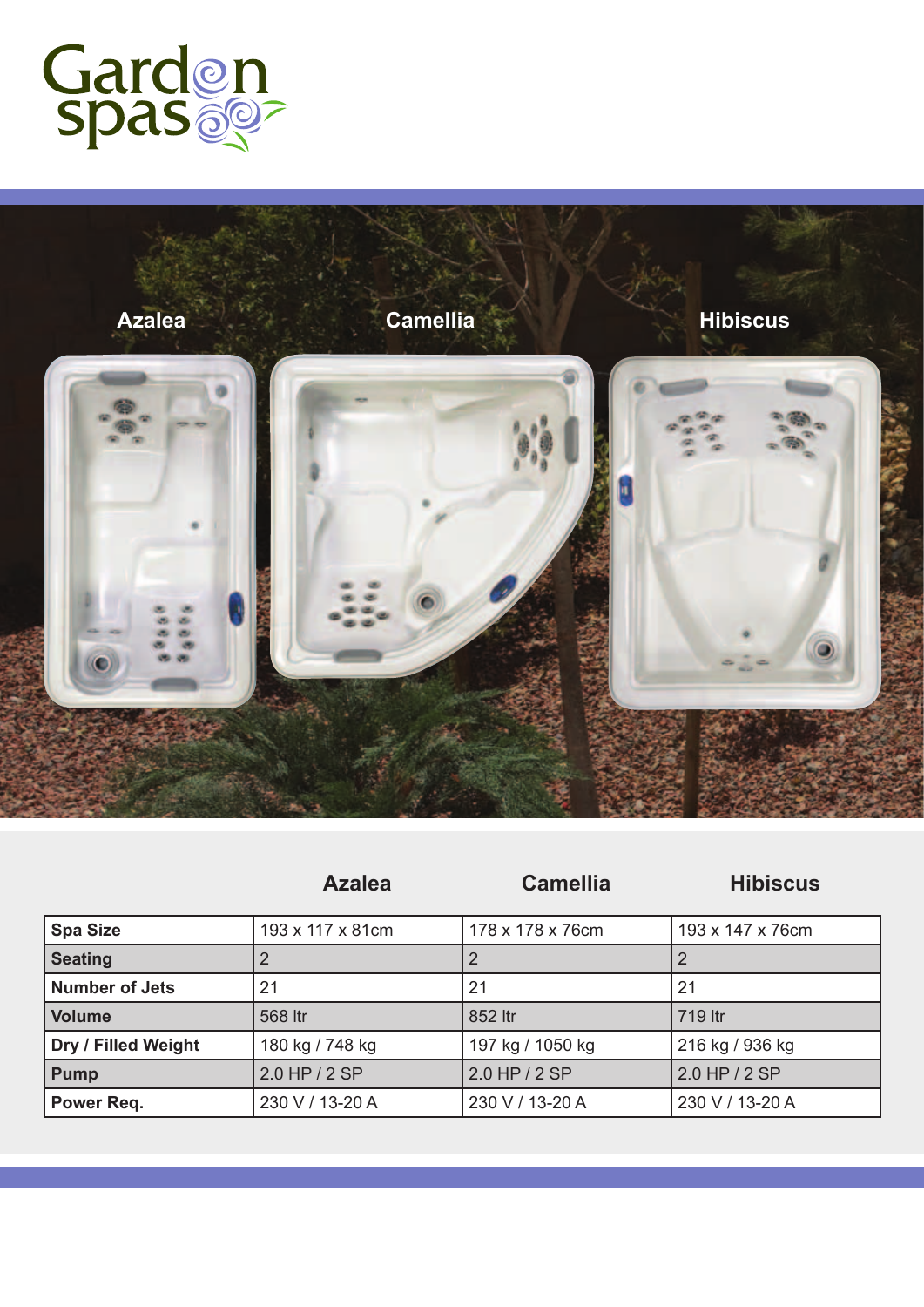

# **Iris Hydrangea**

| <b>Spa Size</b>       | 198 x 153 x 76cm | 198 x 198 x 81cm |
|-----------------------|------------------|------------------|
| <b>Seating</b>        | $\overline{4}$   | $\overline{4}$   |
| <b>Number of Jets</b> | 27               | 27               |
| <b>Volume</b>         | 871 ltr          | 1117 ltr         |
| Dry / Filled Weight   | 193 kg / 1063 kg | 221 kg / 1338 kg |
| <b>Pump</b>           | 2.0 HP / 2 SP    | 2.0 HP / 2 SP    |
| Power Req.            | 230 V / 13-20 A  | 230 V / 13-20 A  |